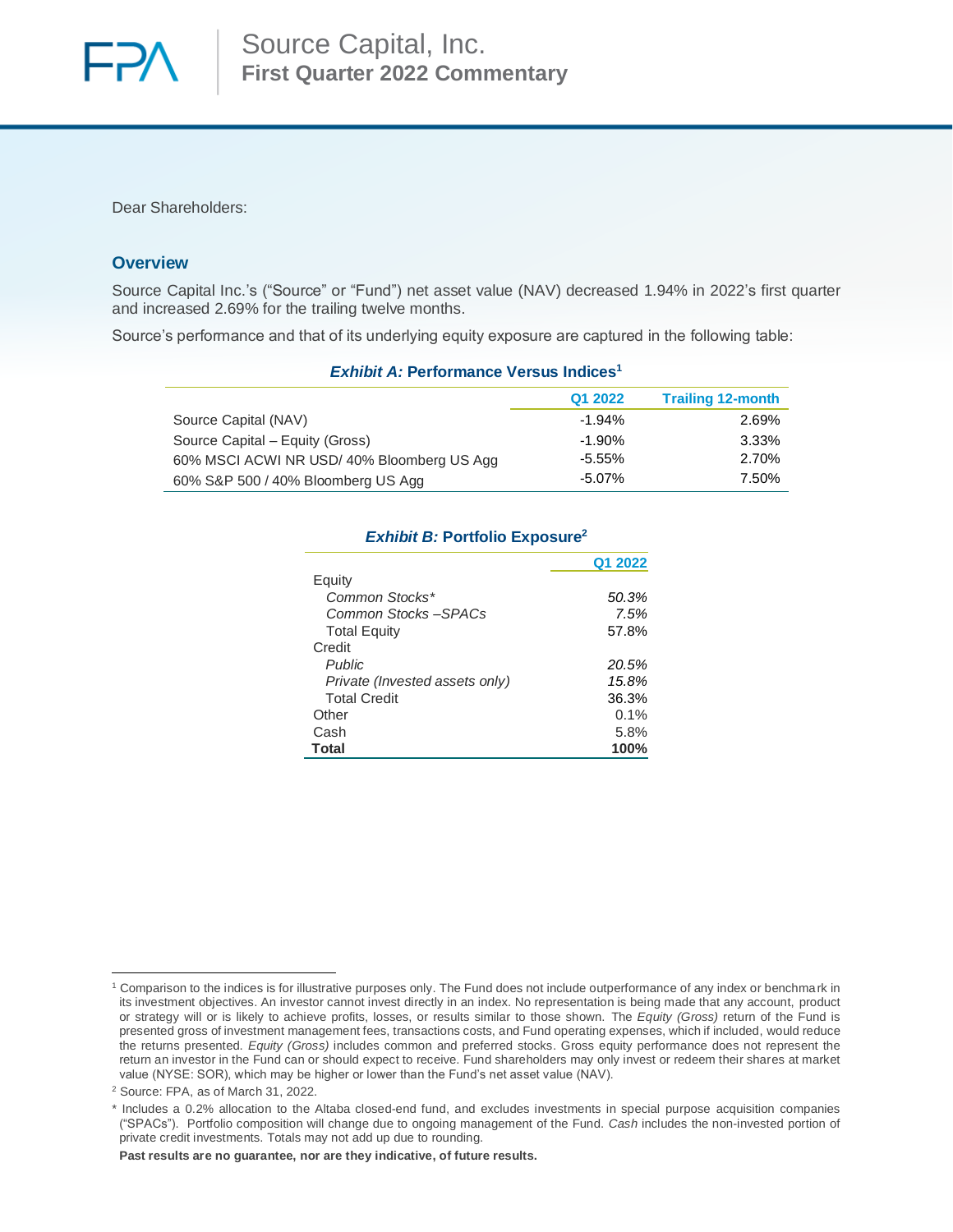# **Portfolio Discussion**

## **Equity**

The top contributors to and detractors from the Fund's trailing twelve-month returns are listed below.

| <b>Contributors</b>          | Perf.<br>Cont. | <b>Avg. %</b><br>of Port. | <b>Detractors</b>   | Perf.<br>Cont. | Avg. $%$<br>of Port. |
|------------------------------|----------------|---------------------------|---------------------|----------------|----------------------|
| Glencore                     | $0.99\%$       | 1.7%                      | Naspers/Prosus      | $-1.18%$       | 1.8%                 |
| American International Group | 0.93%          | 2.7%                      | Softbank Group Corp | $-0.54%$       | 0.7%                 |
| Alphabet                     | 0.91%          | 2.9%                      | Citigroup           | $-0.54%$       | 2.2%                 |
| <b>Broadcom</b>              | 0.88%          | 2.7%                      | Alibaba/Altaba      | $-0.34%$       | 0.8%                 |
| Aon                          | 0.73%          | 2.1%                      | Holcim              | $-0.34%$       | 2.6%                 |
|                              | 4.42%          | 12.1%                     |                     | $-2.94%$       | 8.3%                 |

## *Exhibit C:* **Trailing Twelve Month Contributors and Detractors as of March 31, 2022 3**

Over the past twelve months the Fund's Chinese internet related names have been significant detractors to performance, with shares prices being negatively impacted by a cornucopia of bad news including increased regulatory scrutiny, heightened competition, a slowing economy, and most recently Covid lockdowns. On the positive side we think these headwinds are largely priced in, and the current exposure of approximately 1.7% affords the Fund ownership of a collection of very good digitally enabled businesses trading at what we believe are attractive valuations. Nonetheless we are cognizant of newly emerging geopolitical risks that were not on our radar several years ago, and for that reason we have not added to the positions thus far this year.

On the other hand, we have used market weakness to opportunistically build positions in what market commentators would describe as growth stocks across the United States and Europe. We don't know what the future holds over the coming three to four quarters for these names, but if we are right (and there is no guarantee we are) we think we are buying at multiples that will make these names look like value stocks on traditional metrics three to four years in the future. However, we acknowledge these companies participate in dynamic markets that result in greater degrees of uncertainty than many of our other holdings, and as such have limited the Fund's concentration in any single name and to the group as a whole.

#### Fixed income

#### *Traditional*

Yields in credit markets increased during the quarter but this increase was mostly due to significantly higher risk-free rates rather than higher spreads. Using the BB-rated component of the high-yield index, excluding energy as a proxy for the credit opportunity set, yields increased by approximately 175 bps during the quarter, with only 46 of those bps coming from an increase in spread and 130 bps coming from an increase in risk-free rates. As absolute return-oriented investors, when we invest in credit, we need sufficient expected total return to compensate for the possibility of not getting paid back on our investment. But we also need sufficient compensation above what we could get in less risky investments. We believe credit markets are inching toward attractiveness but, as a general statement, they are not there yet. Nevertheless, we continue to hunt for attractive credit. Fund investments this quarter included corporate bonds and securitizations of loans to late-stage, mostly software companies. These investments were funded with a combination of cash and selling existing, less attractive holdings.

**Past results are no guarantee, nor are they indicative, of future results.**

<sup>&</sup>lt;sup>3</sup> Reflects the top five contributors and detractors to the Fund's performance based on contribution to return for the trailing twelve months ("TTM"). Contribution is presented gross of investment management fees, transactions costs, and Fund operating expenses, which if included, would reduce the returns presented. The information provided does not reflect all positions purchased, sold or recommended by FPA during the quarter. A copy of the methodology used and a list of every holding's contribution to the overall Fund's performance during the TTM is available by contacting FPA Client Service at crm@fpa.com. It should not be assumed that recommendations made in the future will be profitable or will equal the performance of the securities listed.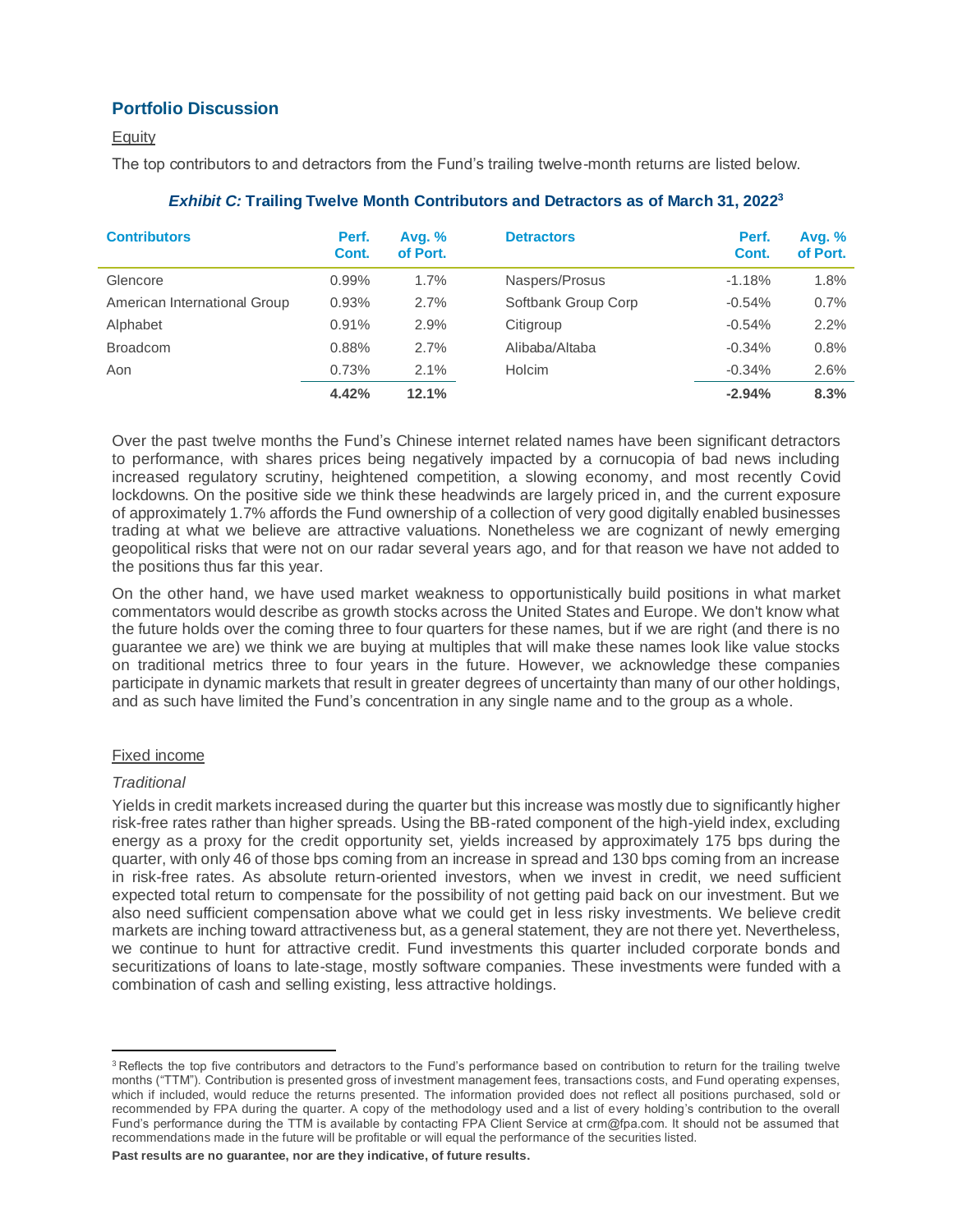### *Private credit*

The Fund's private credit holdings continue to ramp. The Fund's exposure (committed + invested capital) increased to 25.6% at quarter end vs. 24.7% at the end of 2021 and 11.7% at the end of 2020.

#### Corporate and other matters

#### *Distribution and yield*

On February 14, 2022, the Fund's Board approved maintaining the monthly Fund distributions at the current rate of 18.5 cents per share through May 2022. This equates to an annualized 5.29% unlevered distribution rate based on the Fund's closing market price on March 31, 2022. All of 2021's distributions were ordinary income and capital gains, rather than return of capital.<sup>4</sup>

### *Share buyback*

Source's discount to NAV remained relatively low, averaging 6.36% during the 1<sup>st</sup> quarter of 2022 vs. 5.63% in the  $4<sup>th</sup>$  quarter of 2021. The Fund repurchased 2,106 shares, representing 0.025% of the outstanding shares, at an average price of \$40.64 per share and at an average discount to NAV of 8.74%.<sup>5</sup>

### *Discount to NAV*

The Fund's discount to NAV closed at 5.13% on March 31, 2022, down from 5.47% at the end of 2021. The average discount to NAV for the trailing twelve months was 6.72%.<sup>6</sup>

# **Closing**

#### One closing thought.

The tragedy in Ukraine leaves us few words that haven't already been said. The Fund's direct exposure to Russia still stands at 0%, with indirect revenue exposure of less than 1%. This, however, bears far less relevance than the larger humanitarian crisis that continues to unfold with uncertainty. Our thoughts are with those whose families and friends live in Ukraine.

#### Respectfully submitted,

Source Capital Portfolio Management Team May 18, 2022

<sup>5</sup> For more information related to the Fund's share repurchase program, please see the press release dated January 4, 2022 [\(https://fpa.com/docs/default-source/fpa-news-documents/2022-01-04\\_source-capital-jan-2022-final.pdf?sfvrsn=4a01909d\\_6\)](https://fpa.com/docs/default-source/fpa-news-documents/2022-01-04_source-capital-jan-2022-final.pdf?sfvrsn=4a01909d_6).

<sup>6</sup> Source: FPA. The averages are calculated using daily discount rates.

<sup>4</sup> For more information related to the Fund's distribution rate, please see the press release dated February 14, 2022 [https://fpa.com/docs/default-source/fpa-news-documents/source-capital-pr-february-2022.pdf?sfvrsn=fc1f909d\\_2.](https://fpa.com/docs/default-source/fpa-news-documents/source-capital-pr-february-2022.pdf?sfvrsn=fc1f909d_2) Dividends and other distributions are not guaranteed.

**Past performance is no guarantee, nor is it indicative, of future results.**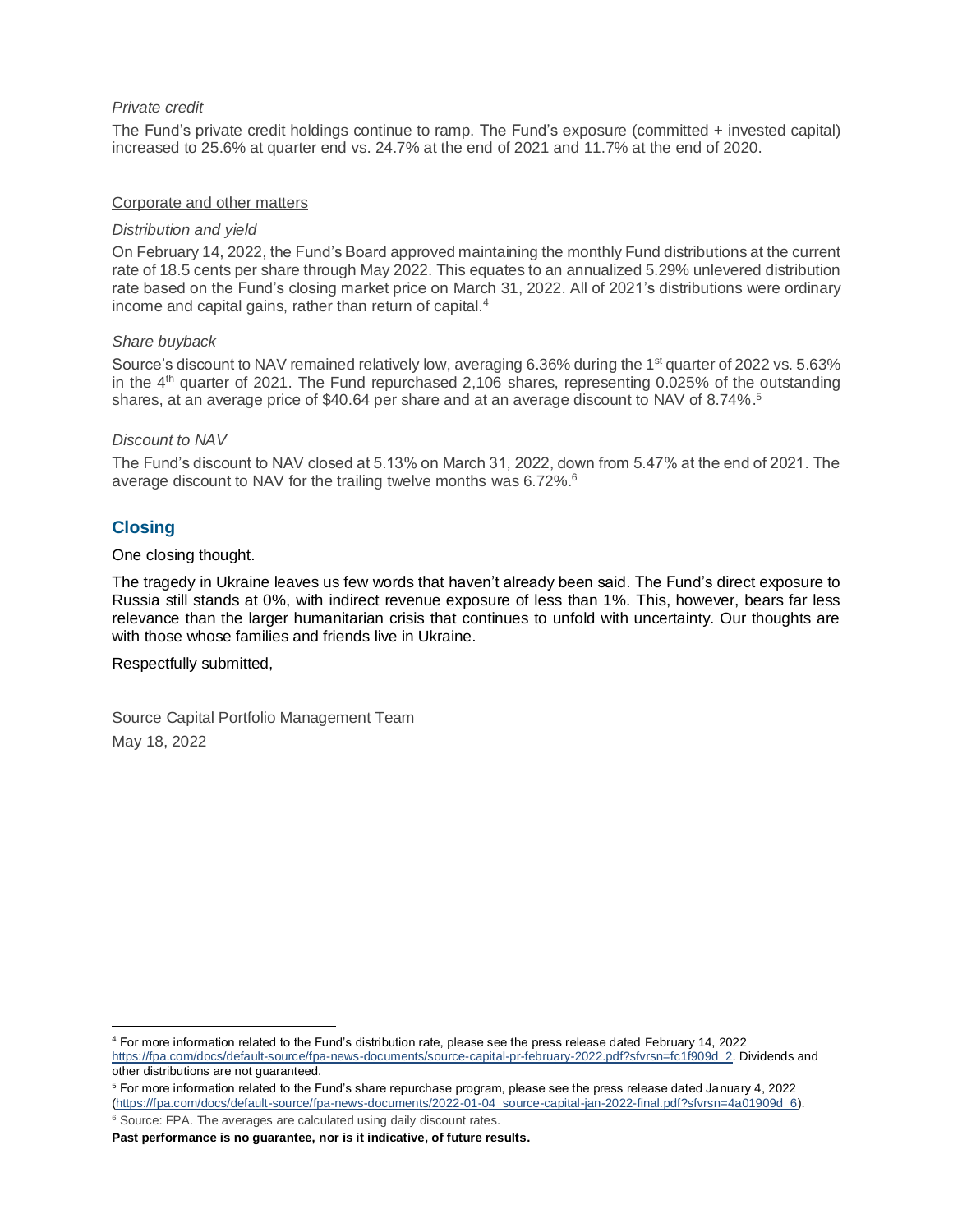#### **Important Disclosures**

This Commentary is for informational and discussion purposes only and does not constitute, and should not be construed as, an offer or solicitation for the purchase or sale with respect to any securities, products or services discussed, and neither does it provide investment advice. This Commentary does not constitute an investment management agreement or offering circular.

On December 1, 2015, a new portfolio management team assumed management of the Fund and the Fund transitioned to a balanced strategy. Performance prior to December 1, 2015 reflects the performance of the prior portfolio manager and investment strategy and is not indicative of performance for any subsequent periods.

*Current performance information is updated monthly and is available by calling 1-800-982-4372 or by visiting www.fpa.com. Performance data quoted represents past performance, which is no guarantee of future results. Current performance may vary from the performance quoted. The returns shown for Source Capital are calculated at net asset value per share, including reinvestment of all distributions. Returns do not reflect the deduction of taxes that a shareholder would pay on Fund distributions, which would lower these figures. Since Source Capital is a closed-end investment company and its shares are bought and sold on the New York Stock Exchange, your performance may also vary based upon the market price of the common stock.*

*The Fund is managed according to its investment strategy which may differ significantly in terms of security holdings, industry weightings, and asset allocation from those of the comparative indices. Overall Fund performance, characteristics and volatility may differ from the comparative indices shown.*

*There is no guarantee the Fund's investment objectives will be achieved. You should consider the Fund's investment objectives, risks, and charges and expenses carefully before you invest. You can obtain additional information by visiting the website at www.fpa.com, by email at crm@fpa.com, toll free by calling 1-800-279- 1241 (option 1), or by contacting the Fund in writing.*

The views expressed herein and any forward-looking statements are as of the date of this publication and are those of the portfolio management team. Future events or results may vary significantly from those expressed and are subject to change at any time in response to changing circumstances and industry developments. This information and data has been prepared from sources believed reliable, but the accuracy and completeness of the information cannot be guaranteed and is not a complete summary or statement of all available data.

Portfolio composition will change due to ongoing management of the Fund. References to individual financial instruments or sectors are for informational purposes only and should not be construed as recommendations by the Fund or the portfolio managers. It should not be assumed that future investments will be profitable or will equal the performance of the financial instrument or sector examples discussed. The portfolio holdings as of the most recent quarter-end may be obtained atwww.fpa.com.

Investing in closed-end funds involves risk, including loss of principal. Closed-end fund shares may frequently trade at a discount (less than) or premium (more than) to their net asset value. If the Fund's shares trade at a premium to net asset value, there is no assurance that any such premium will be sustained for any period of time and will not decrease, or that the shares will not trade at a discount to net asset value thereafter.

Capital markets are volatile and can decline significantly in response to adverse issuer, political, regulatory, market, or economic developments. It is important to remember that there are risks inherent in any investment and there is no assurance that any investment or asset class will provide positive performance over time.

The Fund may purchase foreign securities, including American Depository Receipts (ADRs) and other depository receipts, which are subject to interest rate, currency exchange rate, economic and political risks; these risks may be heightened when investing in emerging markets. Non‐U.S. investing presents additional risks, such as the potential for adverse political, currency, economic, social or regulatory developments in a country, including lack of liquidity, excessive taxation, and differing legal and accounting standards. Non‐U.S. securities, including American Depository Receipts (ADRs) and other depository receipts, are also subject to interest rate and currency exchange rate risks.

The return of principal in a fund that invests in fixed income securities is not guaranteed. The Fund's investments in fixed income securities have the same issuer, interest rate, inflation and credit risks that are associated with underlying bonds owned by the Fund. Such investments may be secured, partially secured or unsecured and may be unrated, and whether or not rated, may have speculative characteristics. The market price of the Fund's fixed income investments will change in response to changes in interest rates and other factors.

Generally, when interest rates go up, the value of fixed income securities, such as bonds, typically go down (and vice versa) and investors may lose principal value. Credit risk is the risk of loss of principle due to the issuer's failure to repay a loan. Generally, the lower the quality rating of a security, the greater the risk that the issuer will fail to pay interest fully and return principal in a timely manner. If an issuer defaults, the security may lose some or all its value. Lower rated bonds, convertible securities and other types of debt obligations involve greater risks than higher rated bonds.

Mortgage securities and collateralized mortgage obligations (CMOs) are subject to prepayment risk and the risk of default on the underlying mortgages or other assets; such derivatives may increase volatility. Convertible securities are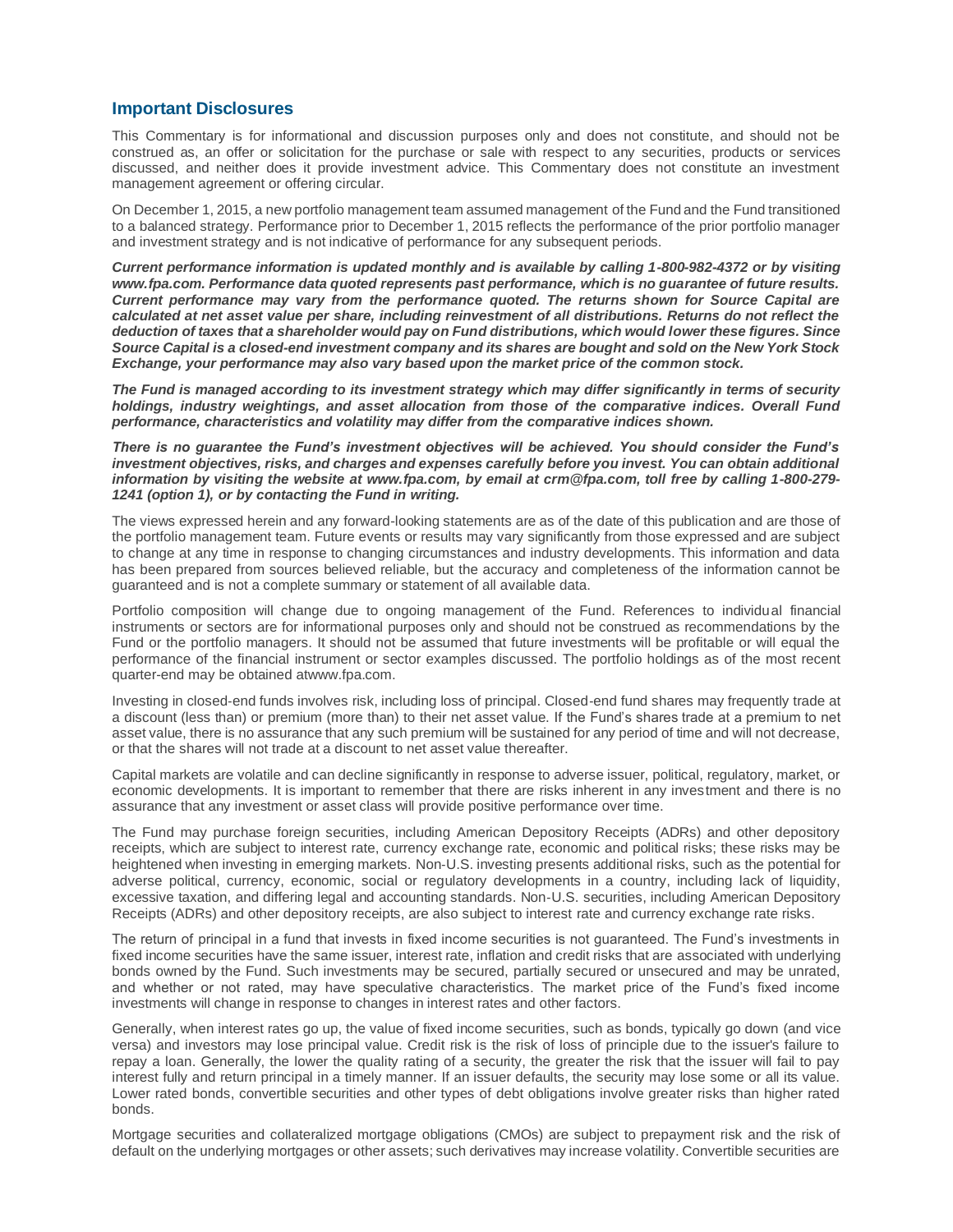generally not investment grade and are subject to greater credit risk than higher‐rated investments. High yield securities can be volatile and subject to much higher instances of default. The Fund may experience increased costs, losses and delays in liquidating underlying securities should the seller of a repurchase agreement declare bankruptcy or default.

The ratings agencies that provide ratings are Standard and Poor's, Moody's, and Fitch. Credit ratings range from AAA (highest) to D (lowest). Bonds rated BBB or above are considered investment grade. Credit ratings of BB and below are lower-rated securities (junk bonds). High-yielding, non-investment grade bonds (junk bonds) involve higher risks than investment grade bonds. Bonds with credit ratings of CCC or below have high default risk.

Private placement securities are securities that are not registered under the federal securities laws, and are generally eligible for sale only to certain eligible investors. Private placements may be illiquid, and thus more difficult to sell, because there may be relatively few potential purchasers for such investments, and the sale of such investments may also be restricted under securities laws.

The Fund may use leverage. While the use of leverage may help increase the distribution and return potential of the Fund, it also increases the volatility of the Fund's net asset value (NAV), and potentially increases volatility of its distributions and market price. There are costs associated with the use of leverage, including ongoing dividend and/or interest expenses. There also may be expenses for issuing or administering leverage. Leverage changes the Fund's capital structure through the issuance of preferred shares and/or debt, both of which are senior to the common shares in priority of claims. If short-term interest rates rise, the cost of leverage will increase and likely will reduce returns earned by the Fund's common stockholders.

Value style investing presents the risk that the holdings or securities may never reach their full market value because the market fails to recognize what the portfolio management team considers the true business value or because the portfolio management team has misjudged those values. In addition, value style investing may fall out of favor and underperform growth or other styles of investing during given periods.

Investing in Special Purpose Acquisition Companies ("SPACS") involves risks. Because SPACs and similar entities have no operating history or ongoing business other than seeking acquisitions, the value of their securities is particularly dependent on the ability of the entity's management to identify and complete a profitable acquisition. SPACs are not required to provide the depth of disclosures or undergo the rigorous due diligence of a traditional initial public offering (IPO). Investors in SPACs may become exposed to speculative investments, foreign or domestic, in higher risk sectors/industries. SPAC investors generally pay certain fees and give the sponsor certain incentives (e.g., discounted ownership stakes) not found in traditional IPOs. Due to this, an investment in a SPAC may include potential conflicts and the potential for misalignment of incentives in the structure of the SPAC. For more information relating to the risks of investing in SPACs please refer to the Fund's offering documents or FPA's Form ADV Part 2A.

#### **Distribution Rate**

Distributions may include ordinary income, net capital gains and/or returns of capital. Generally, a return of capital would occur when the amount distributed by the Fund includes a portion of (or is comprised entirely of) your investment in the Fund in addition to (or rather than) your pro-rata portion of the Fund's net income or capital gains. The Fund's distributions in any period may be more or less than the net return earned by the Fund on its investments, and therefore should not be used as a measure of performance or confused with "yield" or "income." A return of capital is not taxable; rather it reduces a shareholder's tax basis in his or her shares of the Fund. If the Fund estimates that a portion of its distribution may be comprised of amounts from sources other than net investment income, the Fund will notify shareholders of the estimated composition of such distribution through a separate written Section 19 notice. Such notices are provided for informational purposes only, and should not be used for tax reporting purposes. Final tax characteristics of all Fund distributions will be provided on Form 1099-DIV, which is mailed after the close of the calendar year.

The Fund's distribution rate may be affected by numerous factors, including changes in realized and projected market returns, Fund performance, and other factors. There can be no assurance that a change in market conditions or other factors will not result in a change in the Fund's distribution rate at a future time.

#### **Index Definitions**

Comparison to any index is for illustrative purposes only and should not be relied upon as a fully accurate measure of comparison. The Fund may be less diversified than the indices noted herein, and may hold non-index securities or securities that are not comparable to those contained in an index. Indices will hold positions that are not within the Fund's investment strategy. Indices are unmanaged and do not reflect any commissions, transaction costs, or fees and expenses which would be incurred by an investor purchasing the underlying securities and which would reduce the performance in an actual account. You cannot invest directly in an index. The Fund does not include outperformance of any index in its investment objectives.

**S&P 500 Index** includes a representative sample of 500 hundred companies in leading industries of the U.S. economy. The Index focuses on the large-cap segment of the market, with over 80% coverage of U.S. equities, but is also considered a proxy for the total market.